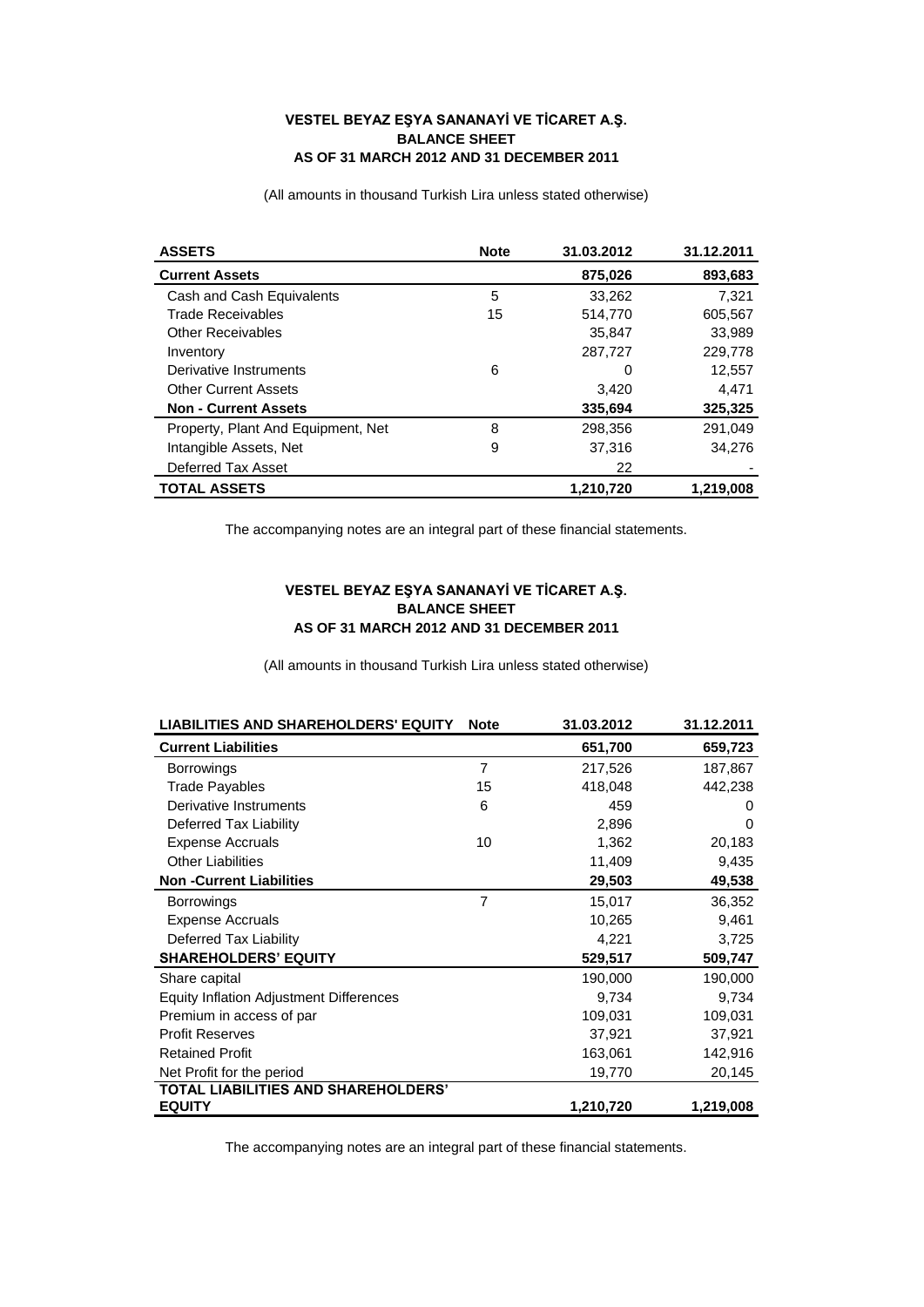## **VESTEL BEYAZ EŞYA SANAYİ VE TİCARET A.Ş. INCOME STATEMENT FOR THE THREE MONTH PERIOD ENDED 31 MARCH 2012**

(All amounts in thousand Turkish Lira unless stated otherwise)

|                                          | <b>Note</b> | $01.01 -$<br>31.03.2012 | $01.01 -$<br>31.03.2011 |
|------------------------------------------|-------------|-------------------------|-------------------------|
|                                          |             |                         |                         |
| <b>BASIC OPERATING INCOME</b>            |             |                         |                         |
| Sales (net)                              | 4           | 454,280                 | 361,617                 |
| Cost of Sales (-)                        |             | (438, 389)              | (323,343)               |
| <b>GROSS PROFIT</b>                      |             | 15,891                  | 38,274                  |
| Marketing and selling expenses           |             | (6,203)                 | (14,268)                |
| General and administrative expenses      |             | (5, 795)                | (5, 134)                |
| Research and development expenses        |             | (4, 347)                | (4,702)                 |
| Other operating income                   | 11          | 21,290                  | 352                     |
| Other operating expense                  |             | (863)                   | (197)                   |
| <b>OPERATING PROFIT</b>                  |             | 19,973                  | 14,325                  |
| Financing Income                         | 12          | 50,146                  | 51,018                  |
| <b>Financing Expenses</b>                | 13          | (46, 904)               | (55, 124)               |
| <b>PROFIT BEFORE TAX</b>                 |             | 23,215                  | 10,219                  |
| Tax on income from continuing operations |             |                         |                         |
| Tax charge for the period                |             | (2,951)                 | (3,501)                 |
| Deferred tax income                      |             | (494)                   | 1,911                   |
| <b>NET INCOME FOR THE PERIOD</b>         |             | 19,770                  | 8,629                   |
|                                          |             |                         |                         |
| <b>EARNINGS PER SHARE (TL)</b>           | 14          | 0,10                    | 0,05                    |

The accompanying notes are an integral part of these financial statements.